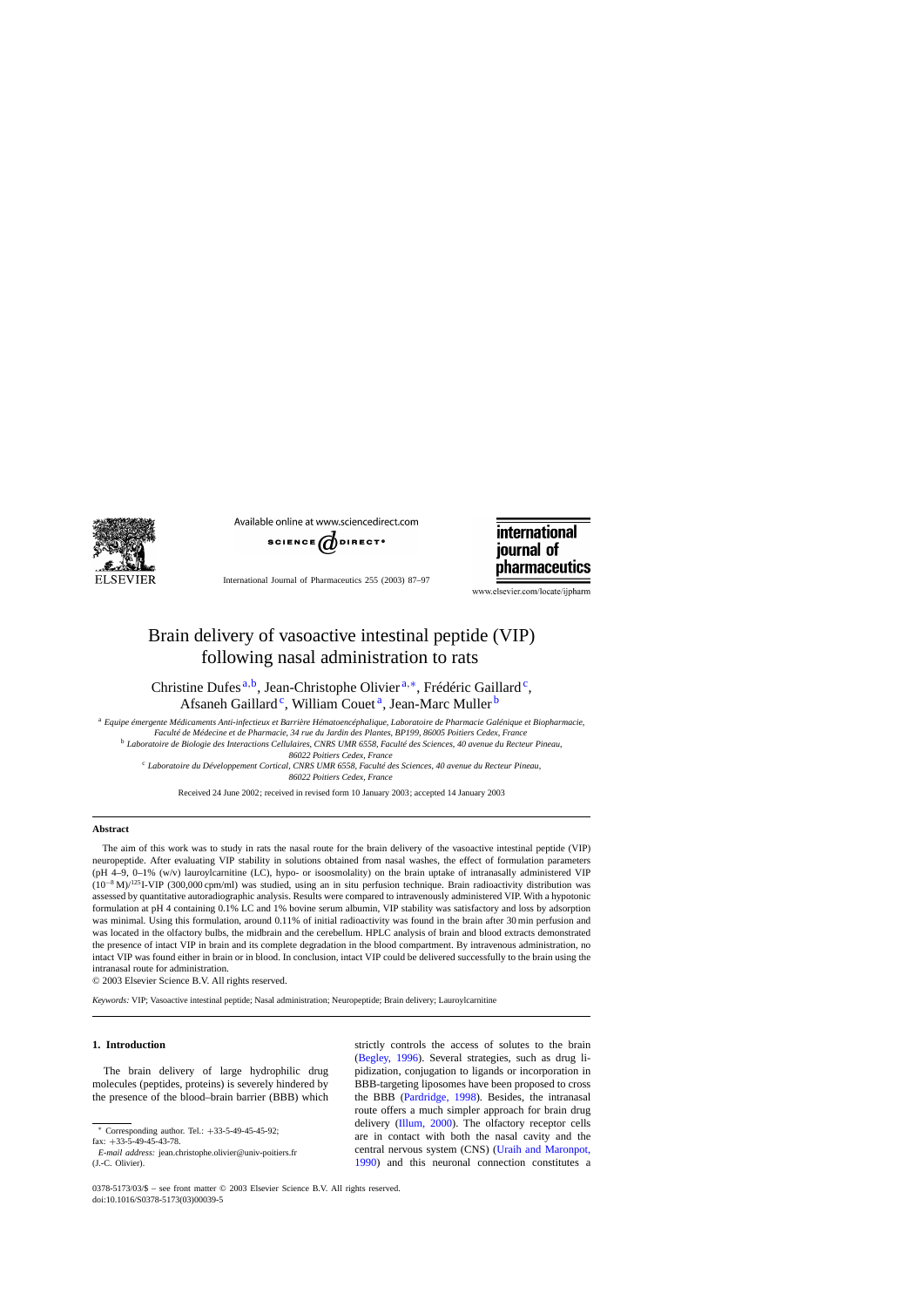<span id="page-1-0"></span>direct pathway to the brain, the drugs reaching the brain parenchyma mainly by a paracellular route ([Mathison et al., 1998; Illum, 2000](#page-10-0)). By intranasal administration, drugs not only circumvent the BBB, but they also avoid the hepatic first-pass effect and/or degradation in the blood compartment, a particularly important issue in the case of peptide drugs. Intranasally administered proteins or peptides, e.g. wheat germ agglutinin-horseradish peroxidase ([Shipley, 1985\)](#page-10-0), nerve growth factor (NGF) [\(Frey](#page-9-0) [et al., 1997\), a](#page-9-0)nd insulin [\(Gizurarson et al., 1997\), w](#page-9-0)ere demonstrated to reach the CNS. A pharmacological response was evidenced after intranasal administration of a lipophilic vasoactive intestinal peptide (VIP) analogue unable to cross the BBB [\(Gozes et al., 1996\).](#page-9-0)

VIP is a 28-amino acid neuropeptide of the glucagon-secretin family [\(Mutt and Said, 1970\)](#page-10-0) with a widespread distribution in both the central and peripheral nervous system ([Fahrenkrug, 1979\).](#page-9-0) It exerts diverse peripheral biological functions, such as anti-inflammatory and immunomodulatory effects, smooth muscle relaxation, regulation of cell growth and differentiation and participates in the function and in the development of neural tissue ([Muller et al.,](#page-10-0) [1995\).](#page-10-0) It also plays an important role in the cerebral metabolism [\(Magistretti et al., 1981\)](#page-9-0) and is involved in cerebral carcinogenesis [\(Lelièvre et al., 1998\).](#page-9-0) VIP could have interesting applications in the treatment of various neurological disorders, like Alzheimer's disease, and a lipophilic VIP analogue was proposed for such a therapeutic application [\(Gozes et al., 1996\)](#page-9-0). However, like most endogenic peptides, its potential therapeutic applications are limited by its failure to cross the BBB [\(McCulloch and Edvinsson, 1980\)](#page-10-0) and its rapid elimination after intravenous administration. Its half-life in vivo in blood was determined to be less than 1 min in rat ([Hassan et al., 1994\)](#page-9-0) and approximately 1 min in man [\(Domschke et al., 1978\).](#page-9-0) In order to solve this problem, liposomal formulations for intravenous use have been proposed to protect VIP from degradation [\(Gao et al., 1994; Gololobov](#page-9-0) [et al., 1998; Önyüksel et al., 199](#page-9-0)9). As liposomes were unable to cross the BBB, the sole pharmacological effect obtained was a peripheral vasodilation ([Gao](#page-9-0) [et al., 1994\).](#page-9-0) For brain delivery, a VIP analogue was conjugated to the OX26 monoclonal murine antibody directed against the rat transferrin receptor ([Bickel](#page-9-0) [et al., 1993\).](#page-9-0) This conjugation permitted a significant brain uptake of the analogue administered intravenously in rats, associated with a 65% increase in cerebral blood flow. For the treatment of neurological disorders, however, systemic administration of VIP entrapped in liposomes or in the form of long-lasting analogue should be avoided, in respect to the multiple biological effects of VIP on peripheral tissues which could lead to major adverse effects (Verner-Morrison Syndrome) ([Domschke et al., 1978\).](#page-9-0) VIP is therefore an interesting model to evaluate the potential advantages of the intranasal over the intravenous route for brain delivery of peptides. One could expect that after intranasal administration VIP may reach the brain tissue in an intact form via the direct nose-to-brain pathway, whereas the fraction of VIP that may reach the blood compartment would be considerably reduced, thus avoiding potential peripheral adverse effects.

The aim of this study was to investigate the brain uptake of VIP after nasal administration, including the effect of some formulation parameters on this uptake (pH, osmolality and the presence of lauroylcarnitine (LC) as a permeation enhancer).

# **2. Experimental**

# *2.1. Chemicals*

Human VIP (pI 9.82,  $M_{\text{w}}$  3326.82, calculated using the ExPASy Proteomics Tools from the [www.expasy.ch/tools](http://www.expasy.ch/tools) website) was obtained from Neosystem (France).  $^{125}$ I-Na (2200 Ci/mmol) was provided by NEN DuPont (France). Chloramine T,  $D,L$ -lauroylcarnitine chloride, bovine serum albumin (BSA), sodium metabisulfite, trifluoroacetic acid (TFA) were purchased from Sigma (France).

# *2.2. Animals*

The animal experiments adhered to the Principles of Laboratory Animal Care (NIH Publication #86-23, revised 1985). Male Sprague–Dawley rats (250–300 g) obtained from Déprés Breeding Laboratories (St. Doulchard, France) were housed in the animal breeding facilities of the laboratory (Authorization No. 0028) for 4–6 days before experiments. They were maintained in a light- (12-h light–dark cycle) and temperature-controlled environment with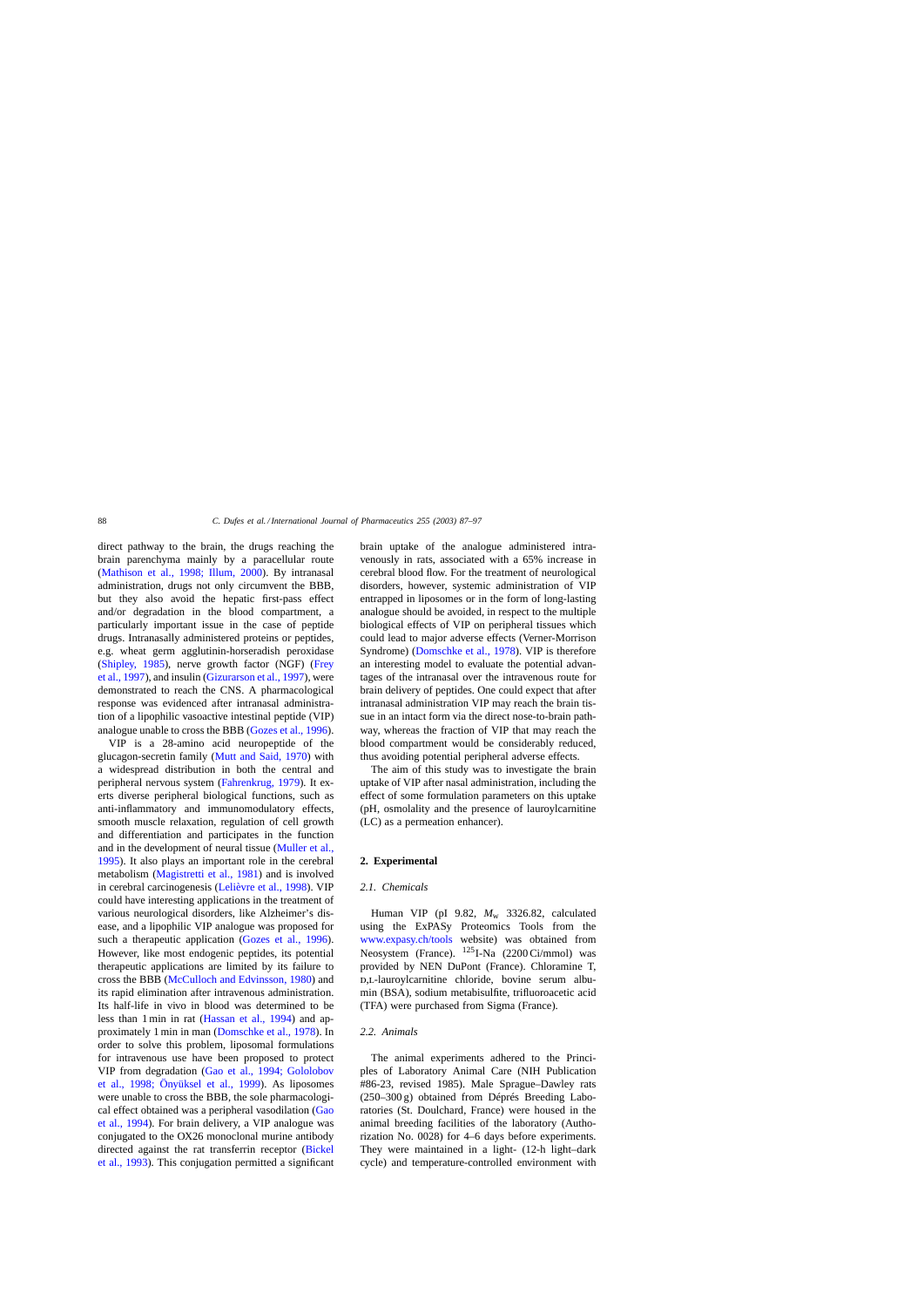free access to water and food. Food was withdrawn 24 h before experiments.

# *2.3. VIP radiolabelling and purification*

VIP was radioiodinated on  $Tvr^{10}$  using the chloramine T method as previously described [\(Martin](#page-9-0) [et al., 1986\)](#page-9-0). Briefly, the reaction was initiated by addition of  $25 \mu l$  of a 3 mg/ml chloramine T solution (prepared in a 0.2 M sodium phosphate buffer (pH 7.6)) to 15  $\mu$ l of a 10<sup>-4</sup> M (5 $\mu$ g) aqueous solution of VIP mixed with  $5 \mu l$  of  $^{125}$ I-Na solution (around 0.45 mCi). After 1 min, the reaction was stopped with  $25 \mu l$  of a  $2 \text{ mg/ml}$  sodium metabisulfite prepared in the same buffer. The radioiodination mix was then passed on a  $C_{18}$  Sep-Pak column (Waters Associates) using 10 ml of a 0.1% trifluoroacetic acid (TFA) aqueous solution as eluent in order to discard free radioiodine.  $^{125}$ I-VIP was then recovered using 2.5 ml of 85:15 acetonitrile:0.1% TFA in water as eluent. It was further purified by reversed-phase HPLC. The fractions containing the monoiodinated form of  $125$ I-VIP (Tyr<sup>10</sup>-<sup>125</sup>I)VIP) were dried under nitrogen and stored at  $-20^\circ$ C.

#### *2.4. Animal experiments*

# *2.4.1. Intranasal administration procedure*

The intranasal administration procedure was based on the in situ nasal multipass perfusion method of [Hirai et al. \(1981\).](#page-9-0) Overnight fasted male Sprague– Dawley rats  $(250-300 \text{ g})$  were anesthetized by intraperitoneal injection of 20% (w/v) ethylurethane (1 g/kg body weight), which permitted an effective anesthesia all over the experiment. After incision of the neck of the rat laying on its back under a heating lamp, the trachea was cannulated with a polyethylene tube (i.d. 1.19 mm, e.d. 1.70 mm, no. 8, Polylabo, France) to aid breathing. Another polyethylene tube (i.d. 0.86 mm, e.d. 1.52 mm, no. 6) was inserted through the esophagus toward the posterior part of the nasal cavity. It was connected to a reservoir of solution (buffers in the case of preliminary VIP stability experiments or VIP formulations in the case of brain uptake experiments) at  $37^{\circ}$ C in a water-bath. The nasopalatine tract was sealed using cyanoacrylate glue to prevent the drainage of solution from the nasal into the oral cavity. By means of a peristaltic pump (Minipuls

II, Gilson) the solution (1.5 ml) was circulated for 30 min (except when stated differently) from the reservoir through the nasal cavity and out of the nostrils back into the reservoir at a flow rate of 2 ml/min.

#### *2.4.2. Stability of VIP in nasal wash solutions*

VIP stability was evaluated in nasal wash solutions using a method adapted from [Aungst and Phang](#page-9-0) [\(1995\).](#page-9-0) To prepare the nasal wash solutions, three hypotonic (20 mOsm/kg) buffered solutions (10 mM citrate (pH 4) or 10 mM phosphate buffer (pH 7 or 9)) were circulated for 30 min as described above to collect mucosal secretions. To  $330 \mu l$  of these solutions supplemented with  $1\%$  (w/v) BSA were added VIP ( $10^{-8}$  M final concentration) and  $125$ I-VIP  $(300,000 \text{ cpm/ml final concentration}, 7.5 \times 10^{-11} \text{ M})$ and the mix  $(450 \,\mu\text{J})$  was incubated at 37 °C for 30 min. The effect of 0.1% LC (w/v) on VIP stability was also evaluated. To check for peptide adsorption onto polyethylene containers, VIP was incubated in buffered solutions (pH 4, 7 and 9) supplemented with 1% (w/v) BSA. All the samples were analyzed by HPLC and the collected fractions that contained intact VIP were counted using a Cobra II Auto-Gamma Counting System (Packard, USA). Concentrations were calculated using a standard 10−<sup>8</sup> M VIP solution (containing  $300,000$  cpm/ml  $^{125}$ I-VIP) prepared at pH 4 with 1% (w/v) BSA just prior to analysis. A second series of VIP stability experiments was also carried out by checking the ability of 10−<sup>8</sup> M unlabelled VIP incubated in nasal wash solutions to inhibit 125I-VIP binding in chicken liver membrane (see [Section 2.6\).](#page-3-0)

# *2.4.3. Evaluation of brain uptake after intranasal perfusions*

Perfusing solutions (1.5 ml) contained  $10^{-8}$  M VIP,  $125$ I-VIP (300,000 cpm/ml) and 1% (w/v) BSA and were prepared (i) in 10 mM citrate (pH 4) or 10 mM phosphate buffer (pH 7 or 9), (ii) without or with absorption enhancer (D,L-lauroylcarnitine chloride, 0.1%) or 1% w/v), (iii) in hypotonic  $(20 \text{ mOsm/kg})$  solution or in solution made isotonic (300 mOsm/kg) by addition of sodium chloride. In order to minimize loss by adsorption, tubing and containers used for nasal perfusion were previously pre-conditioned by circulating similar solutions for 30 min before performing in vivo experiments: conditioning was confirmed by determining VIP concentration by  $\gamma$ -counting. At the end of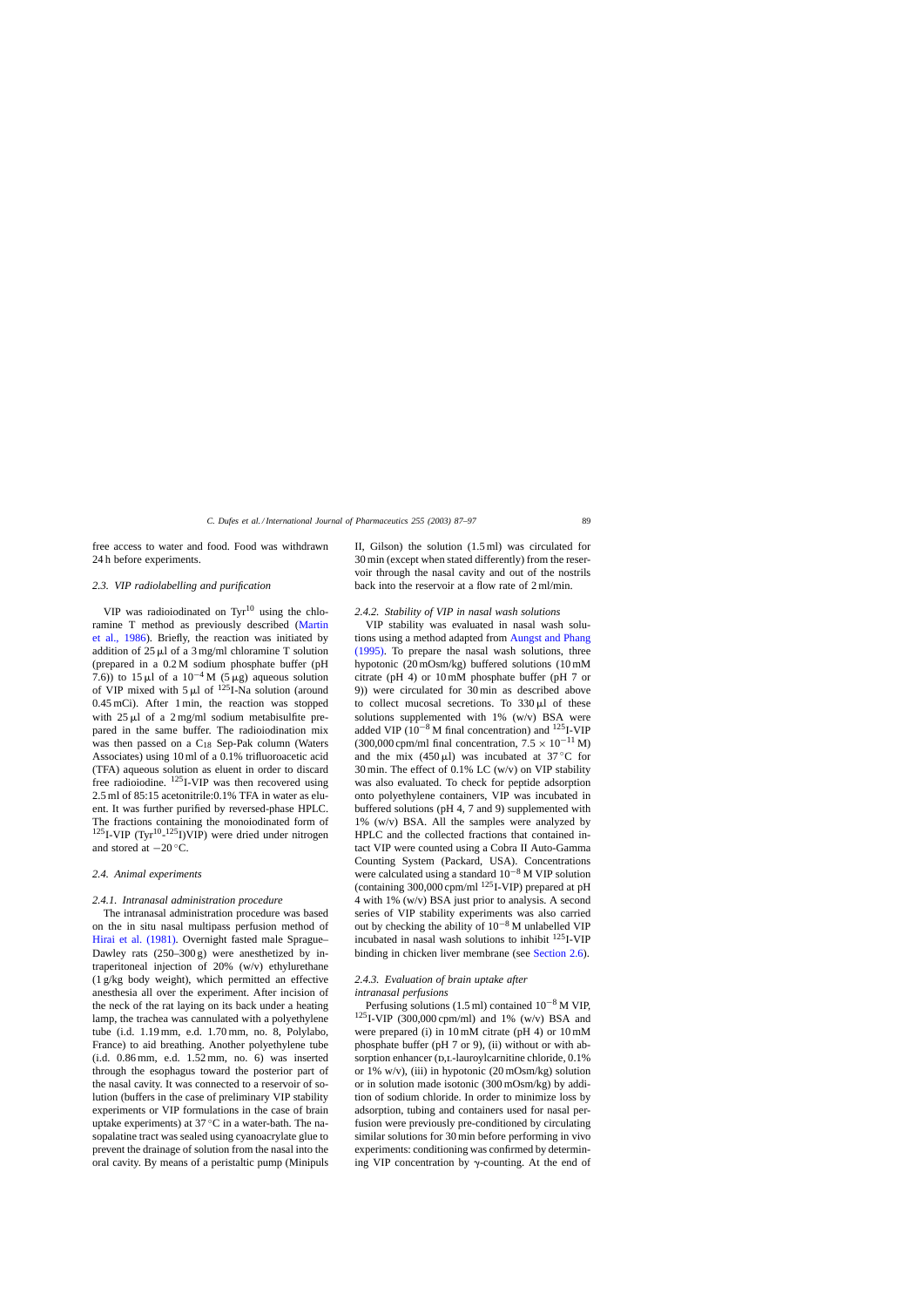<span id="page-3-0"></span>the intranasal perfusion, a blood sample was collected by intracardiac puncture. A 300 ml volume of saline (0.9% w/v sodium chloride) was then infused into the aorta to remove blood from brain vessels. The skull was opened and the brain collected and weighed. The radioactivity was determined in brain and in blood by --counting. Three rats were used per condition.

# *2.4.4. Qualitative analysis of brain or blood samples by HPLC: comparison between intranasal and intravenous administrations of VIP*

A qualitative analysis of brain and blood samples was carried out by HPLC to check for the VIP integrity after intranasal or intravenous routes. For intranasal administration, the in situ nasal perfusion was carried out for 30 min as described above, with a solution of VIP ( $10^{-8}$  M) and <sup>125</sup>I-VIP ( $14 \times 10^{6}$  cpm/ml) prepared in 0.01 M citrate buffer (pH 4) supplemented with 1% (w/v) BSA and with LC (0.1% w/v). For the intravenous route, a solution of VIP  $(3.6 \times 10^{-10} \text{ M})$  and <sup>125</sup>I-VIP (500,000 cpm/ml) in saline supplemented with 1% (w/v) BSA was infused for 30 min at a 4 ml/h flow rate, via an indwelling jugular vein polyethylene cannula (i.d. 0.58 mm, o.d. 0.96 mm, Portex, France), with a PX 20B pump Ulis (France). Brains, washed as described above, and blood samples  $(600 \mu l)$  were homogenized on ice with two volumes of 10 mM Tris buffer (pH 8) containing protease inhibitors (1 mg/ml bacitracin, 1 mM phenylmethylsulfonylfluoride, 0.2 mM antipain and 2 mM orthophenanthroline) using a Potter tissue homogenizer, and were centrifuged at  $4^{\circ}$ C (1000  $\times$  g for 10 min). Supernatants were collected and stored on ice. The same extraction procedure was applied two more times to the pellets. Finally, the three supernatants collected for each sample were pooled and ultracentrifuged at 100,000  $\times g$  for 30 min at 4 °C using an Optima LE-80K ultracentrifuge (Beckman, France) to spin down any remaining tissue debris. The clear supernatant layers were collected and dried under vacuum using a Speed-Vac (Heto Maxi Dry Lyo FD1.0). Extracts were dissolved in  $200 \mu l$  mobile phase prior to HPLC analysis.

# *2.4.5. Brain distribution study after intranasal and intravenous VIP administrations*

Brain radioactivity distribution after intranasal administration of  $125$ I-VIP was studied by quantitative autoradiographic analysis. A solution of VIP  $(10^{-8} \text{ M})$  and <sup>125</sup>I-VIP (300,000 cpm/ml) at pH 4 was perfused intranasally for 30 min as described above. After removing blood from brain vessels, brains were fixed by infusing into the aorta 800 ml of a 4%  $(w/v)$ paraformaldehyde solution in saline. Brains were serially sectioned at 2 mm thickness. Sections were then placed in a light-tight exposure cassette containing a phosphor screen (Molecular Dynamics, Sunnyvale, CA) for 3 weeks. Radioactivity signals were detected by a Storm 820 imaging system (Molecular Dynamics) using the ImageQuant software, and densitometric image analysis was carried out using a Scion Image for Windows software (National Institutes of Health, USA). Since the section thickness caused poor anatomical details, fractional radioactivity per section was presented here. Knowing the total amount of radioactivity in the brain (determined by  $\gamma$ -counting) and the weight of each section, the data were expressed as cpm per gram brain. Experiments were triplicated and five quantifications were performed per experiment. For brain radioactivity distribution after intravenous route, a solution of VIP (3.6  $\times$  10<sup>-10</sup> M) and  $^{125}$ I-VIP (10,700 cpm/ml) in saline supplemented with 1% (w/v) BSA was intravenously infused for 30 min as described above and radioactivity was directly determined by  $\gamma$ -counting in each brain section.

# *2.5. Reversed-phase HPLC analysis of VIP*

VIP reversed-phase HPLC was carried out using a  $5 \mu m$  VYDAC C<sub>18</sub> column (Interchrom, France) with  $\gamma$ -counting of <sup>125</sup>I-VIP. A two-step linear gradient was used with 0.1% (v/v) TFA in water as solvent A and 85:15 acetonitrile:0.1% (v/v) TFA in water as solvent B. The column was equilibrated with solvent A at a  $1 \text{ ml/min}$  flow-rate. Injection volume was  $100 \text{ µl}$ . At each run, solvent B increased linearly from 0 to 35% in 2 min, then up to 100% in further 15 min, and was maintained at 100% for another 5 min. Fractions of 1 ml were collected and  $\gamma$ -counted. VIP eluted in fractions 9–13 (see [Fig. 1B\).](#page-4-0)

#### *2.6. Radioreceptor assay*

Binding studies were performed on chicken liver cell membranes as previously described ([Meunier](#page-10-0) [et al., 1992](#page-10-0)). Briefly, cell membranes  $(100 \mu g)$ ,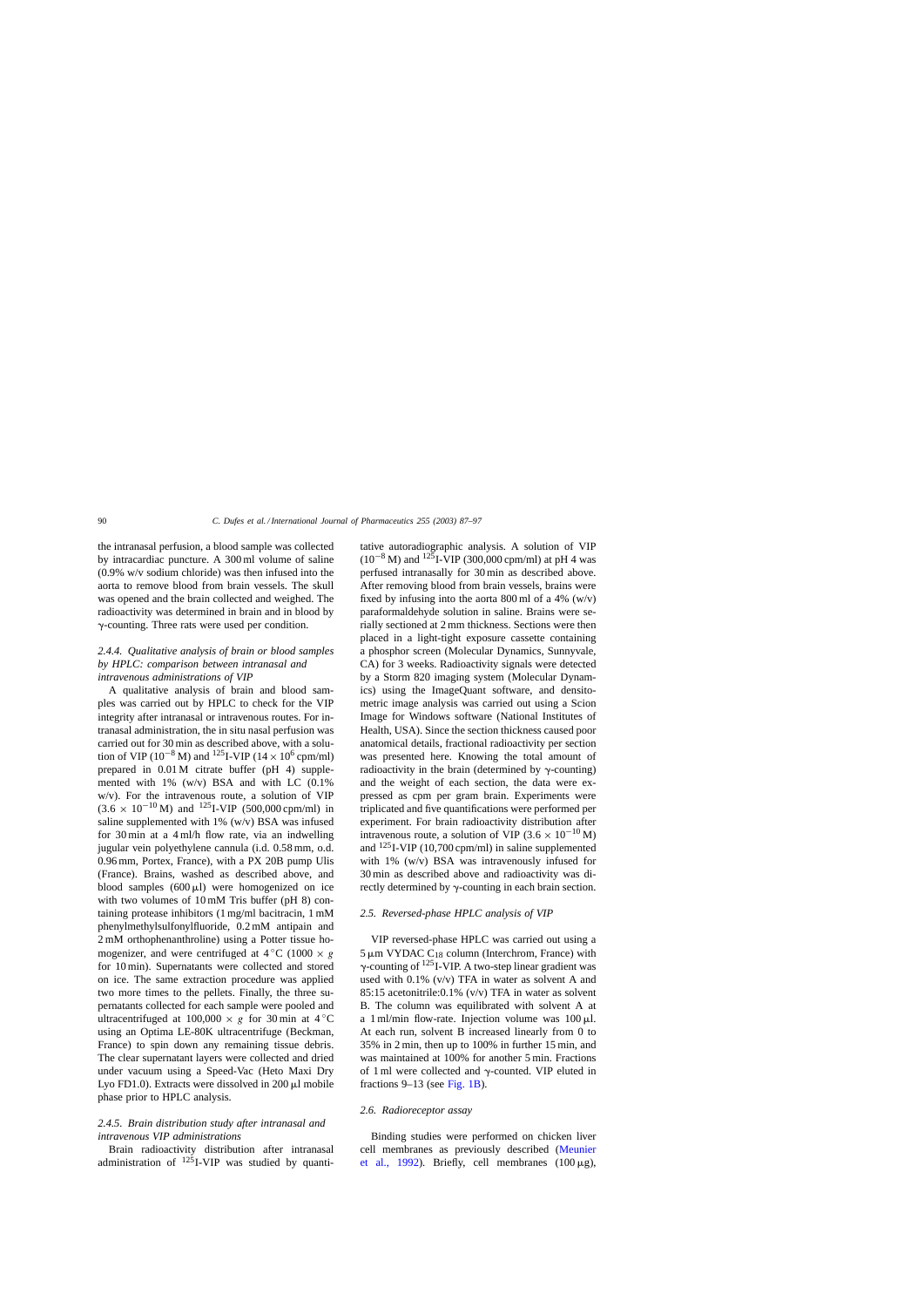<span id="page-4-0"></span>

Fig. 1. Reversed-phase HPLC elution profiles of blood (A and C) or brain (B and D) extracts obtained after intranasal (i.n.) (A and B) or intravenous (i.v.) (C and D) administrations of VIP, using <sup>125</sup>I-VIP as a tracer ( $n = 3$ ). <sup>125</sup>I-VIP was evaluated by  $\gamma$ -counting. Intact VIP eluted in fractions 9–13. For more details, see [Section 2.](#page-1-0)

standard VIP solutions (or the VIP samples to be tested) and  $^{125}$ I-VIP (30,000 cpm) were incubated at room temperature and for 1 h in Dulbecco's modified Eagle's medium containing 15 mM HEPES (pH 7.4), 1% (w/v) BSA, 0.1% (w/v) bacitracin and  $150 \mu M$ phenylmethylsulfonylfluoride (final volume:  $400 \mu$ l). After stopping the binding reaction by cooling on ice, cell membranes were rinsed on Whatman GF/C filters (Polylabo, France) with 8 ml of 150 mM Tris buffer pH 7.5, containing  $5 \text{ mM } MgCl<sub>2</sub>$ , 0.1% (w/v) casein and 0.5% (w/v) polyethyleneimine. The  $^{125}$ I-VIP still bound to the membranes was  $\gamma$ -counted. The VIP samples to be tested were evaluated by their ability

to inhibit the <sup>125</sup>I-VIP binding, using a  $10^{-7}$  M unlabelled VIP as a 100%-inhibition control solution.

# *2.7. Statistical analysis*

In vivo results were expressed as means  $\pm$  S.E.M. and statistical significance was determined by the Student's *t*-test to compare two groups or by one-way analysis of variance (ANOVA) followed by the Bonferroni's multiple comparison test for more than two groups. Differences were considered as significant when  $P < 0.05$ . All in vivo experiments were repeated three times (*n*).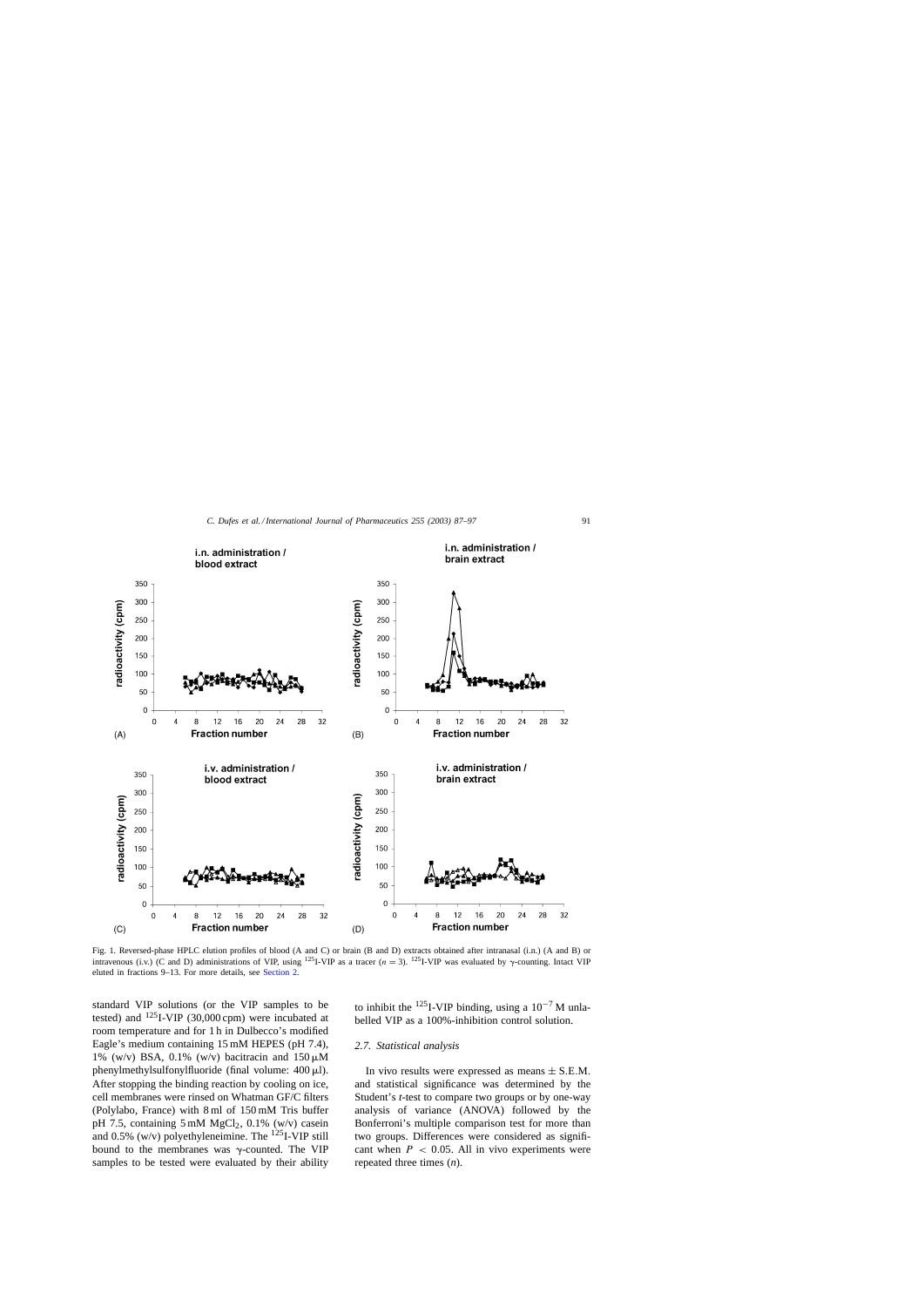| pH | VIP concentration (M) after incubation |                              |                              |  |
|----|----------------------------------------|------------------------------|------------------------------|--|
|    | <b>Buffers</b>                         | Buffered nasal wash solution |                              |  |
|    |                                        | Without LC                   | With $0.1\%$ LC (w/v)        |  |
| 4  | $1.00 \times 10^{-8}$                  | $0.88 \times 10^{-8}$ (88%)  | $0.84 \times 10^{-8}$ (84%)  |  |
|    | $0.90 \times 10^{-8}$                  | $0.69 \times 10^{-8}$ (77%)  | $0.81 \times 10^{-8}$ (90%)  |  |
| 9  | $0.71 \times 10^{-8}$                  | $0.59 \times 10^{-8}$ (83%)  | $0.70 \times 10^{-8}$ (100%) |  |

<span id="page-5-0"></span>Table 1 Stability of VIP at 37 ℃ in buffers and in nasal wash solutions: effect of pH and lauroylcarnitine (LC)

VIP: initial concentration: 10−<sup>8</sup> M.

Incubation time: 30 min.

VIP: concentrations were determined by HPLC using 125I-VIP as a tracer. Percentages within parentheses are calculated using VIP control solutions as references. All the solutions contained 1% (w/v) BSA.

## **3. Results**

#### *3.1. Stability of VIP in nasal wash solutions*

Stability studies of VIP in nasal wash solutions are presented in Table 1. Controls incubated in buffers showed no loss by adsorption onto the polyethylene containers at pH 4, but noticeable loss at pH 7 and 9, despite the addition of BSA. In order to take into account the (pH-dependent) adsorption phenomenon in the calculation of VIP loss by mucosal metabolism, results of VIP stability in nasal wash solutions were also expressed as percentage of controls incubated in buffer only. In all the conditions tested, VIP loss (attributed to mucosal metabolism) was less than 23% over 30 min incubation, which was considered as satisfactory. By radioreceptor assay, the 125I-VIP displacement by VIP incubated with nasal wash solutions was similar to a  $10^{-8}$  M concentration of native VIP (data not shown), indicating that the recovered VIP identified by HPLC was also able to bind to receptors.

#### *3.2. In situ nasal perfusion experiments*

The brain radioactivity uptake following intranasal perfusions was dependent on the pH of the perfusing solution: the highest uptake was observed at pH 9 (Table 2). Adding 0.1% LC to the perfusing solutions increased significantly radioactivity levels in brain at pH 4 or at pH 7 (the highest uptake being at pH 4), but not at pH 9, resulting in similar radioactivity counts for the three pH values tested (Table 2). More parameters were investigated at pH 4 [\(Table 3\).](#page-6-0) Increasing the LC concentration to 1% or the intranasal perfusion time from 30 to 120 min did not alter brain uptake. The addition of sodium chloride to make the perfusing solution isoosmotic decreased the radioactivity levels in brain, in comparison with results obtained without this additive. As a general observation, the fraction of radioactivity recovered in brain was quite low compared to the amount administered: with the most efficient formulation (i.e. pH 4, 0.1% LC) the brain radioactivity levels after 30 min intranasal perfusion represented only  $0.11 \pm 0.02\%$  of the total radioactivity perfused intranasally. In all the conditions tested, radioactivity could be detected in blood (data not shown), indicating a passage of VIP and/or of radioactive degradation products from the nasal cavity into the blood compartment.

Table 2 Effect of pH on VIP uptake estimated from brain radioactivity measurements after intranasal administration

| nicasarchichts anch mutanasar aghhimstration       |                             |                                         |              |  |  |  |  |
|----------------------------------------------------|-----------------------------|-----------------------------------------|--------------|--|--|--|--|
| Brain uptake<br>$\text{(cpm/g} \pm \text{S.E.M.})$ | $pH_4$                      | pH 7                                    | pH 9         |  |  |  |  |
| Without LC                                         | $65 \pm 13^{\rm a}$<br>n.s. | $68 \pm 20^{6}$<br>P < 0.05<br>P < 0.05 | $153 \pm 1$  |  |  |  |  |
| With LC $0.1\%$                                    | $217 \pm 47^{\rm a}$        | $154 + 2^b$                             | $148 \pm 52$ |  |  |  |  |

a,b Significantly different ( $P < 0.05$ ).

Intranasal perfusion time: 30 min.

Osmolality: 20 mOsm/kg.

Solutions:  $10^{-8}$  M VIP/7.5 ×  $10^{-11}$  M <sup>125</sup>I-VIP solutions, 1% (m/v) BSA with or without 0.1% (m/v) lauroylcarnitine (LC) as permeation enhancer.

Data represent the mean  $\pm$  S.E.M. of three experiments.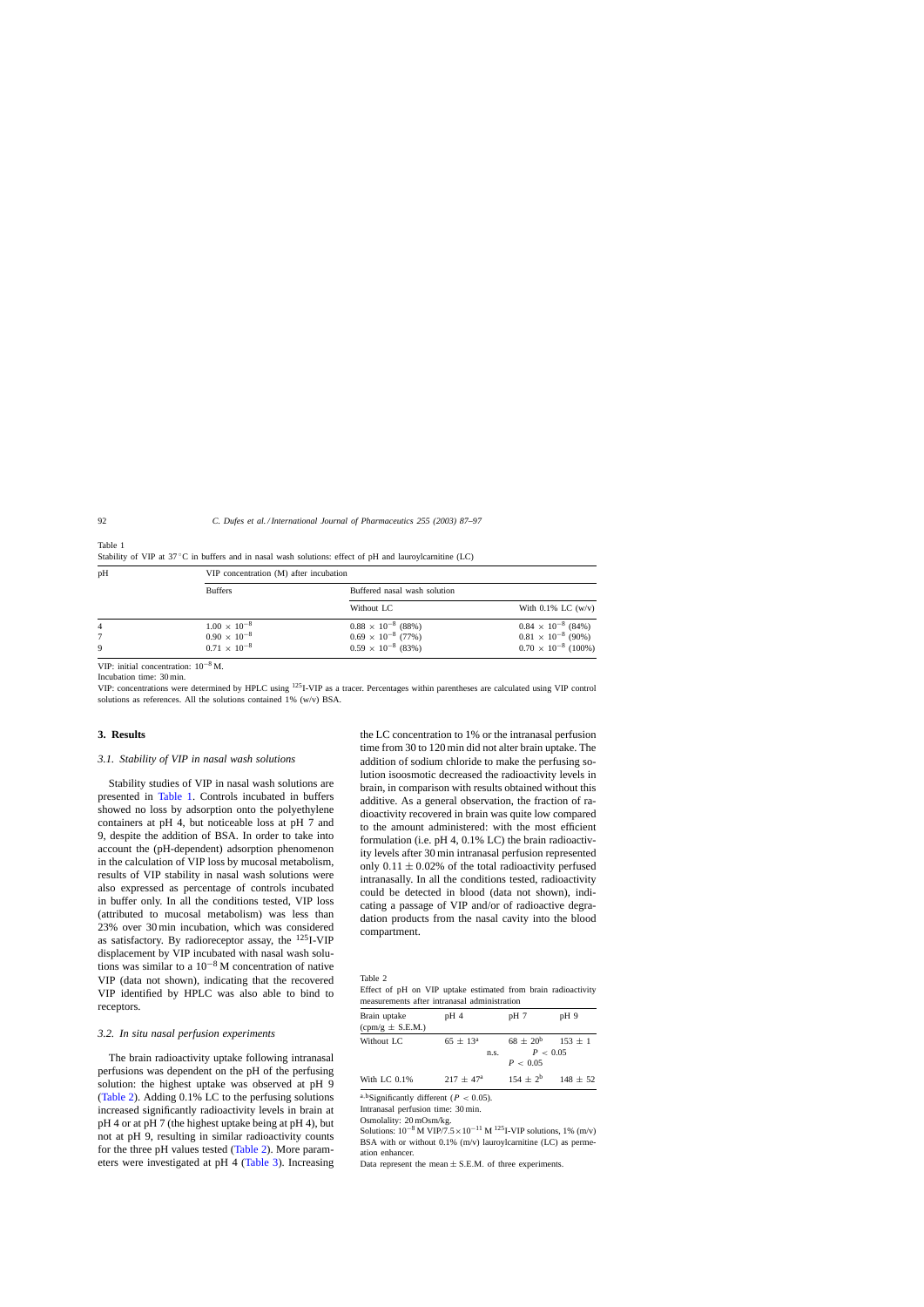| Formulation parameters tested                                  | Brain uptake (cpm/g $\pm$ S.E.M.) |                                 |                      |
|----------------------------------------------------------------|-----------------------------------|---------------------------------|----------------------|
| Lauroylcarnitine concentration $(\% w/v)$ Osmolality (mOsm/kg) |                                   | Intranasal perfusion time (min) |                      |
| 0.1                                                            | 20                                | 30                              | $217 \pm 47^{\rm a}$ |
| 0.1                                                            | 20                                | 120                             | $130 \pm 13^{b}$     |
| 0.1                                                            | 300                               | 30                              | 44 $\pm 4^{\circ}$   |
| 1.0                                                            | 20                                | 30                              | $118 \pm 8^{d}$      |

<span id="page-6-0"></span>Table 3 Effect of some formulation parameters on VIP uptake after intranasal administration

Solution:  $10^{-8}$  M VIP/7.5 ×  $10^{-11}$  M <sup>125</sup>I-VIP, 1% (w/v) BSA, pH 4.

Data represent the mean  $\pm$  S.E.M. of three experiments. The superscript letters a, b, and d are not significantly different. The superscript letters a and c are significantly different ( $P < 0.01$ );  $n = 3$ .

# *3.3. Qualitative analysis of brain or blood extracts following intranasal or intravenous administrations*

For both routes, radioactivity was detected in brains and in blood samples (data not shown). HPLC analysis of the blood extracts showed no peak corresponding to intact VIP ([Fig. 1A and C\),](#page-4-0) by either administration routes. Analysis performed on the brain extracts showed one peak corresponding to intact VIP, after intranasal perfusions (fractions 9–13, [Fig. 1B\),](#page-4-0) but not after intravenous infusions ([Fig. 1D\).](#page-4-0)

# *3.3.1. Brain distribution after nasal or intravenous administration*

Brain radioactivity distribution after intranasal perfusion or intravenous infusion is presented on Fig. 2.



Fig. 2. Brain radioactivity distribution profiles after intranasal or intravenous (shown in the inset) administration of  $^{125}I$ -VIP. For intranasal perfusion, radioactivity was evaluated by quantitative autoradiographic analysis of 2-mm thick brain slices. For intravenous infusion, radioactivity was evaluated by  $\gamma$ -counting. The dotted lines on the rat brain representation (up left) denote the approximate spacing for the cutting of the brain sections. For more details, see [Section 2.](#page-1-0)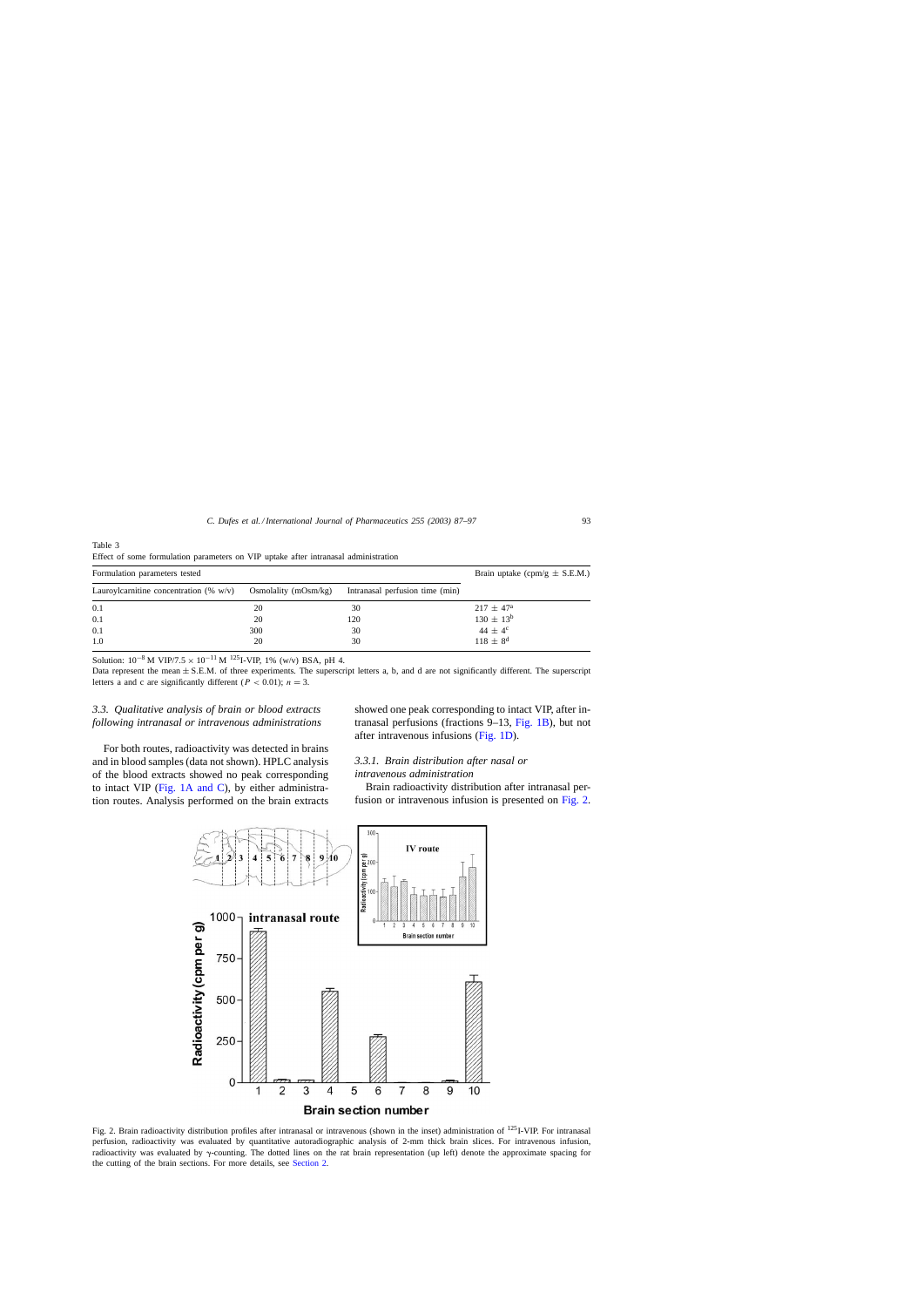After intranasal perfusion, radioactivity was located in section 1 corresponding to the cerebellum, in sections 4 (approximately between  $\beta$  – 5 and  $\beta$  – 6 mm) and 6 (approximately between  $\beta - 2.1$  and  $\beta - 3.1$  mm) located in the midbrain, and in section 10 (approximately between  $\beta + 2.7$  and  $\beta + 1.7$  mm) corresponding to the olfactory bulbs and frontal cortex. After intravenous administration, radioactivity was homogeneously distributed in the whole brain.

## **4. Discussion**

The VIP neuropeptide is unable to cross the BBB and undergoes a rapid degradation in blood in vivo. Therefore, the nasal route for administration was investigated for its brain delivery. Preliminary experiments were carried out to check for VIP loss by adsorption on polyethylene containers or by mucosal metabolism. In buffered solutions supplemented with 1% (w/v) BSA, VIP  $(10^{-8} M)$  adsorbed readily on polyethylene containers at pH 9 and at 7, whereas no loss occurred at pH 4 [\(Table 1\).](#page-5-0) VIP is a polypeptide characterized by a high pI of 9.82. As the adsorption of polypeptides is maximum at pH values close to the pI ([Olivier et al., 1995\),](#page-10-0) a pH above 7 should be avoided to minimize loss. After 30 min incubation in the presence of nasal wash solutions (with or without LC), the loss of VIP attributed to mucosal metabolism never exceeded 23% compared to control ([Table 1\).](#page-5-0) Radioreceptor assay confirmed the ability of the remaining VIP to interact with its receptors. VIP stability in the presence of nasal secretions was therefore considered as satisfactory. Mucosal metabolism should not be a barrier for VIP nasal absorption.

The in situ perfusion model of [Hirai et al. \(1981\)](#page-9-0) was applied to study the influence of formulation parameters on the brain uptake of VIP administered intranasally. This model provides accurate information on basic parameters (pH, osmolality, use of permeation enhancers) that govern nasal drug absorption ([Olivier et al., 2001\). I](#page-10-0)n this model, drug concentration is generally determined in the perfusing solution, in order to quantify drug nasal absorption. In the case of VIP, due to its low nasal absorption, the resulting decrease in VIP concentration in the perfusing solution over 30 min was too low for an accurate evaluation of VIP absorption. Therefore, only brain radioactivity data were considered. In the absence of additive the brain uptake of intranasally administered VIP was pH-dependent, with the highest uptake obtained at pH 9 ([Table 2\).](#page-5-0) The transport of small drug molecules to the cerebrospinal fluid from the nasal cavity was reported to be dependent on their lipophilicity ([Sakane](#page-10-0) [et al., 1991\)](#page-10-0) and on their ionization state ([Sakane](#page-10-0) [et al., 1994\).](#page-10-0) VIP is a lipophilic peptide [\(Noda et al.,](#page-10-0) [1994\),](#page-10-0) with a high pI (9.82). At a pH close to pI, VIP possesses a neutral global electric charge, which may facilitate its transmucosal absorption. The lower brain uptakes observed at pH 4 or 7 were compensated by the addition of LC ([Table 2\).](#page-5-0) With  $0.1\%$  (w/v) LC in the formulation, the radioactivity levels in brain were similar for the three pH values tested and close to the maximum uptake obtained at pH 9 without additive. At pH 4, a higher concentration of LC (1%) did not increase further the brain uptake ([Table 3\).](#page-6-0) LC, an endogenous amino acid-like surfactant, reportedly enhanced nasal absorption of polypeptides, such as azetirelin [\(Kagatani et al., 1998a\) \(](#page-9-0)tripeptide) and calcitonin ([Kagatani et al., 1996\)](#page-9-0) (32-amino acids), and of proteins, such as human growth hormone ([Kagatani](#page-9-0) [et al., 1998b\) \(](#page-9-0)191 amino acids), without inducing noticeable toxicity to the nasal mucosa. Its maximum effect was observed at acidic pH and for a concentration of 0.1% LC like in our experiments. The mechanism underlying the effect of long-chain acylcarnitines was studied on Caco-2 cells by [Hochman et al. \(1994\)](#page-9-0) who showed that palmitoylcarnitine micelles loosen epithelial tight junctions, thus enhancing drug absorption. The maximum effect observed at acidic pH is probably due to the fact that the micelles formed by the zwitterionic lauroylcarnitine (pK value of 4.85) at pH 4 are cationic which may increase their interactions with the negatively charged nasal epithelium [\(Kagatani et al.,](#page-9-0) [1996\).](#page-9-0) Conversely, at pH 9, the negatively charged zwitterion may have no or little interaction with the negatively charged mucosa, thus explaining their inefficiency at promoting VIP absorption. The addition of an osmotic agent (sodium chloride) to bring solutions to isoosmolality had a negative effect on VIP brain uptake ([Table 3\),](#page-6-0) probably because of a reduced transmucosal absorption, as previously reported with midazolam ([Olivier et al., 2001\)](#page-10-0) and with calcitonin ([Dua et al., 1997\)](#page-9-0). In contrast, hypotonic solutions cause cell swelling, which alters the epithelium paracellular permeability and helps for drug permeation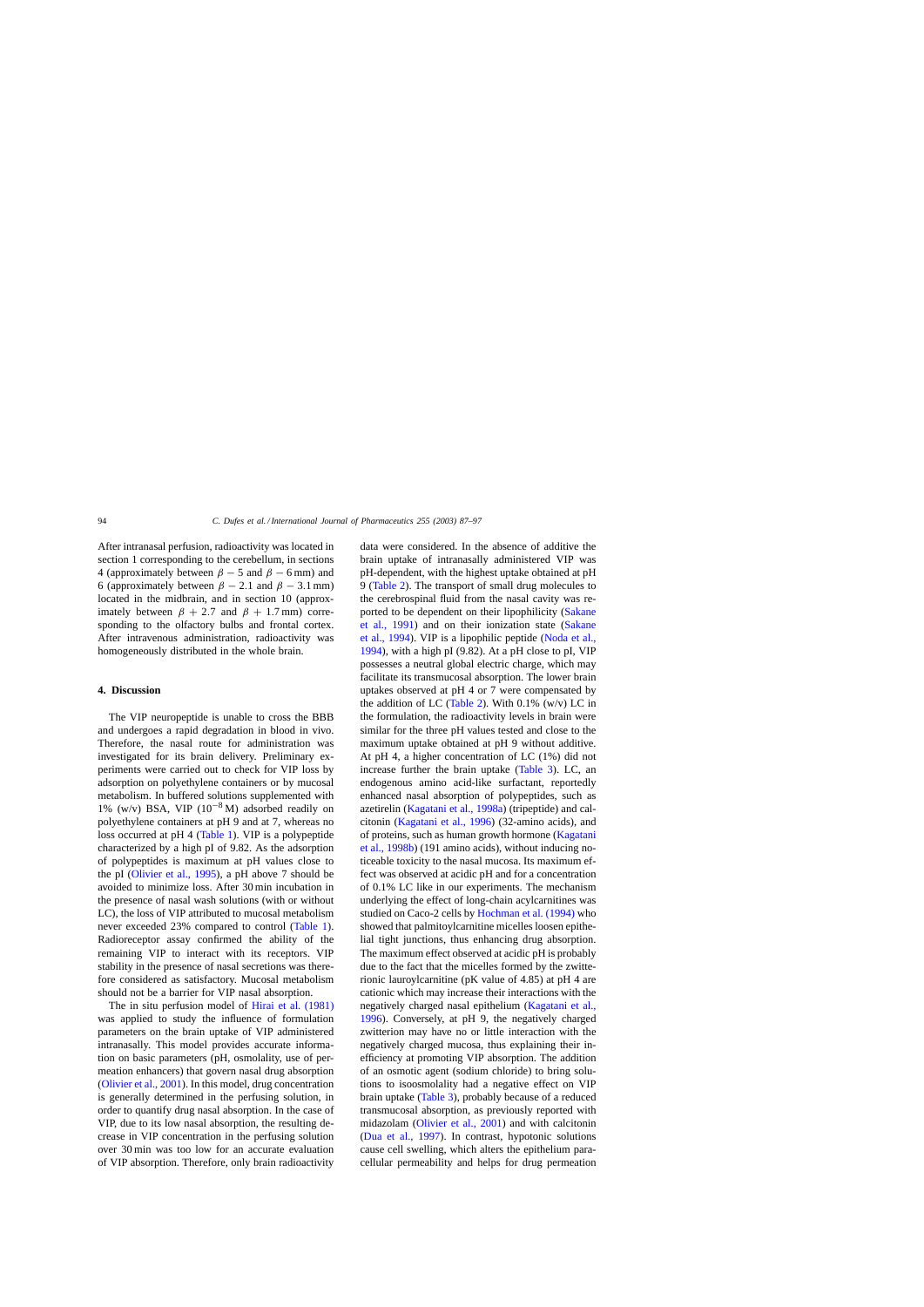through the mucosa ([Pujara et al., 1995\)](#page-10-0). Finally, a 120 min nasal perfusion time, in place of 30 min, did not have any cumulative effect on the brain uptake. Even in optimal conditions of nasal administration, i.e. pH 4 and 0.1% lauroylcarnitine, the radioactivity measured in brain was very low compared to the radioactivity levels applied intranasally: around 0.11% of the total radioactivity present in the perfusing solutions was detected in brain. This poor brain uptake was in accordance with previous similar works carried out with large polypeptides, such as insulin [\(Gizurarson](#page-9-0) [et al., 1997\)](#page-9-0) or NGF ([Frey et al., 1995](#page-9-0)). For neuropeptides like VIP that are active at nanomolar, or even femtomolar, concentrations, intranasal administrations are likely to give pharmacological responses, as demonstrated for a VIP analogue ([Gozes et al.,](#page-9-0)

[1996\).](#page-9-0) After intranasal administration of  $^{125}$ I-VIP, radioactivity was also detected in blood, indicating that a fraction of VIP (or VIP degradation product(s)) diffused from the nasal cavity into the blood compartment. As shown by HPLC analysis of blood extract ([Fig. 1A\),](#page-4-0) this fraction was not intact VIP. Hence, in blood, radioactivity corresponded to 125I-VIP degradation products only. The rapid and complete degradation of VIP in the blood compartment was in agreement with its very short VIP blood half-life ([Hassan et al., 1994\)](#page-9-0) in vivo and was confirmed by intravenous administration of VIP ([Fig. 1C\).](#page-4-0) In order to check that the radioactivity detected in brain after intranasal administration of 125I-VIP was actually emitted by  $^{125}$ I-VIP, and not by its blood-borne degradation products that could diffuse from the blood compartment into the parenchyma through the BBB or/and into BBB-lacking brain regions, like the circumventricular organs [\(Begley, 1996\),](#page-9-0) brain samples were also qualitatively analyzed by HPLC. As shown in [Fig. 1B,](#page-4-0) intranasally administered VIP (at least in part) reached brain as intact molecules. As expected, after intravenous infusion no intact VIP was found in brain ([Fig. 1D\).](#page-4-0) These experiments definitely demonstrated that the nasal route was effective to deliver to brain a peptide that is almost instantaneously degraded in the blood compartment when administered by intravenous route.

Quantitative autoradiographic analysis provided additional information on the brain radioactivity distribution following intranasal 125I-VIP perfusion: the

radioactivity which corresponded, at least in part, to 125I-VIP was concentrated in specific brain sections ([Fig. 2\).](#page-6-0) This distribution profile was very different to the distribution profile obtained after intravenous 125I-VIP infusion: by IV, radioactivity, corresponding to blood-borne  $125$ I-VIP degradation products, as shown by HPLC brain extract analysis ([Fig. 1D\),](#page-4-0) was homogeneously distributed in the whole brain ([Fig. 2,](#page-6-0) inset). Interestingly, distribution after intranasal perfusion apparently corresponded to brain structures known to be very rich in VIP receptors [\(Besson,](#page-9-0) [1988\):](#page-9-0) cerebellum and pontine reticular nuclei (section 1), the central grey, the geniculate, thalamic and amygdaloid nuclei (section 4), the thalamic, hypothalamic, amygdaloid nuclei, the primary olfactory cortex and the caudate putamen (section 6), the olfactory bulbs, the olfactory tubercle and the frontal cortex (section 10). It is unlikely that VIP reached all these brain areas following the same pathway. Drugs reach the olfactory bulbs by following the olfactory nerve pathway (i.e. within olfactory receptor cells) and/or the olfactory epithelial pathway (i.e. within the perineural space) [\(Illum, 2000\)](#page-9-0). However, the way VIP reached specifically brain areas distant from the nasal cavity (sections 1, 4 and 6) remains to be determined. It is unlikely that VIP diffused through the parenchyma from the anterior to the posterior brain and specifically accumulated in brain structures rich in VIP receptors, as intraparenchymal diffusion is a very slow transfer process, very limited in extent (generally a few millimeters), therefore not compatible with the short duration of the intranasal infusions (30 min) ([Groothuis et al., 2000](#page-9-0)). [Ceccatelli et al.](#page-9-0) [\(1991\)](#page-9-0) suggested that physiological VIP was locally secreted by nerve fibers (e.g. of the local eminence) into the brain portal circulation for brain blood flow vascular regulation, thus implying that VIP could locally circulate in the blood compartment and interact with receptors of the brain vessels. A local redistribution of intranasally administered VIP from the nasal absorption site via the brain blood microcirculation to BBB-lacking brain areas, like the circumventricular organs ([Begley, 1996\),](#page-9-0) or to brain areas where VIP vascular receptors are particularly rich could therefore account for the observed brain distribution profile. The very short VIP blood half-life and the probably low amount of VIP involved in such pathway might explain why <sup>125</sup>I-VIP was not detected in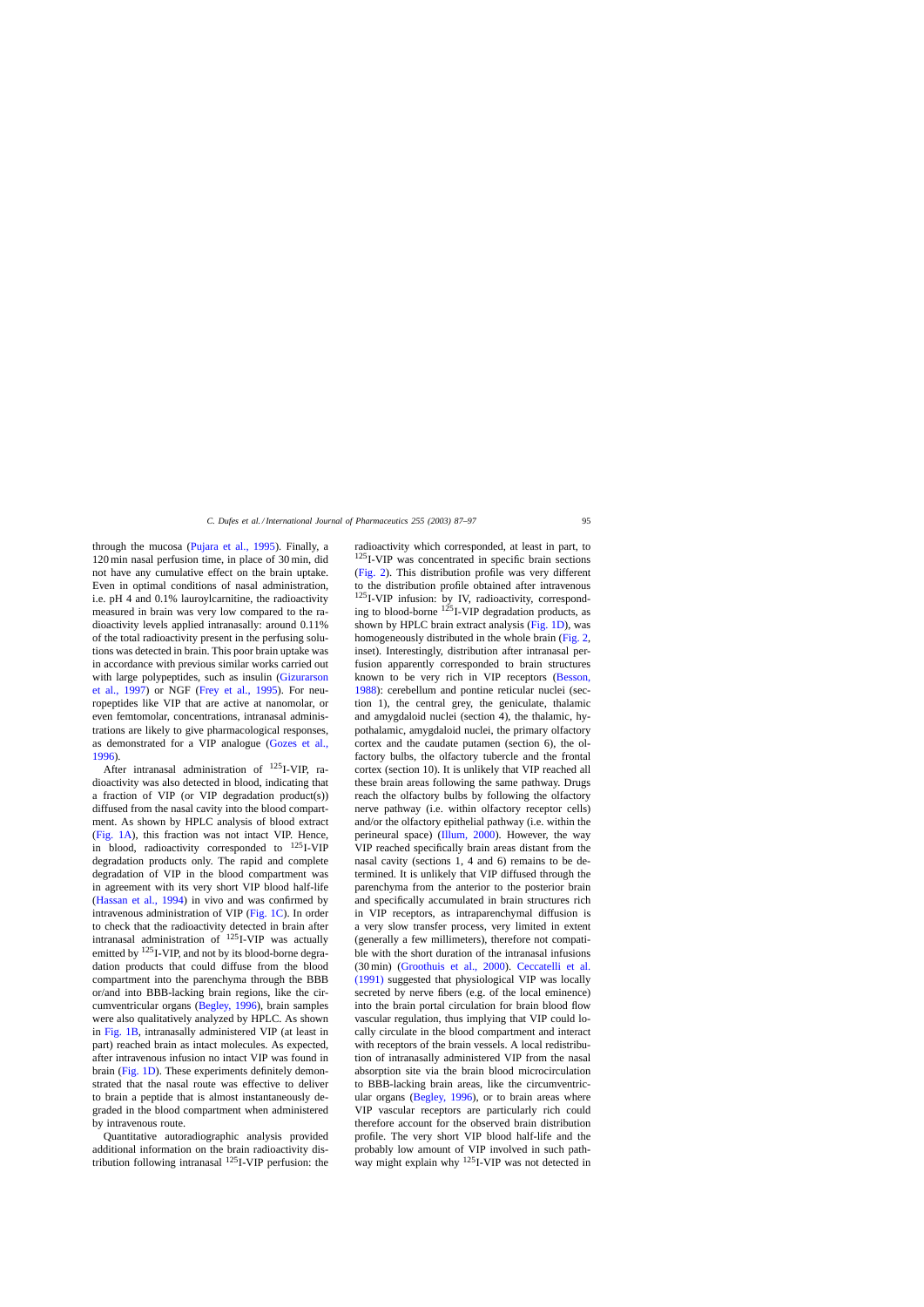<span id="page-9-0"></span>peripheral blood by HPLC. This hypothesis needs to be experimentally confirmed.

In conclusion, the hypotonic formulation of VIP at pH 4 with  $0.1\%$  D,L-lauroylcarnitine and  $1\%$ BSA minimized VIP adsorption onto polyethylene tubes and permitted VIP brain delivery via the direct nose-to-brain pathway. Even if not completely satisfactory from a pharmaceutical view point due to the low brain uptake obtained, the nasal route for administration offers particularly interesting perspectives for the in vivo evaluation of the action of peptides on the CNS that cannot be administered intravenously, either because they cannot cross the BBB or because they are rapidly degraded in the blood compartment.

#### **References**

- Aungst, B.J., Phang, S., 1995. Metabolism of a neurotensin (8–13) analog by intestinal and nasal enzymes, and approaches to stabilize this peptide at these absorption sites. Int. J. Pharm. 117, 95–100.
- Begley, D.J., 1996. The blood–brain barrier: principles for targeting peptides and drugs to the central nervous system. J. Pharm. Pharmacol. 48, 136–146.
- Besson, J., 1988. Distribution and pharmacology of vasoactive intestinal peptide receptors in the brain and pituitary. Ann. N.Y. Acad. Sci. 527, 204–219.
- Bickel, U., Yoshikawa, T., Landaw, E.M., Faull, K.F., Pardridge, W.M., 1993. Pharmacologic effects in vivo in brain by vector-mediated peptide drug delivery. Proc. Natl. Acad. Sci. USA 90, 2618–2622.
- Ceccatelli, S., Fahrenkrug, J., Villar, M.J., Hokfelt, T., 1991. Vasoactive intestinal peptide/peptide histidine isoleucine immunoreactive neuron systems in the basal hypothalamus of the rat with special reference to the portal vasculature: an immunohistochemical and in situ hybridization study. Neuroscience 43, 483–502.
- Domschke, S., Domschke, W., Bloom, S.R., Mitznegg, P., Mitchell, S.J., Lux, G., Strunz, U., 1978. Vasoactive intestinal peptide in man: pharmacokinetics, metabolic and circulatory effects. Gut 19, 1049–1053.
- Dua, R., Zia, H., Needham, T., 1997. The influence of tonicity and viscosity on the intranasal absorption of salmon calcitonin in rabbits. Int. J. Pharm. 147, 233–242.
- Fahrenkrug, J., 1979. Vasoactive intestinal polypeptide: measurement, distribution and putative neurotransmitter function. Digestion 19, 149–169.
- Frey, II, W.H., Liu, J., Thorne, R.G., Rahman, Y.E., 1995. Intranasal delivery of 125I-labeled nerve growth factor to the brain via the olfactory route. In: Iqbal, K., Mortimer, J.A., Winblad, B., Wisniewski, H.M. (Eds.), Research advances in Alzheimer's disease and related disorders. Wiley, New York, pp. 329–335.
- Frey, W.H., Liu, J., Chen, X., Thorne, R.G., Fawcett, J.R., Ala, T.A., Rahman, Y.E., 1997. Delivery of <sup>125</sup>I-NGF to the brain via the olfactory route. Drug Deliv. 4, 87–92.
- Gao, X.P., Noda, Y., Rubinstein, I., Paul, S., 1994. Vasoactive intestinal peptide encapsulated in liposomes: effect on systemic arterial blood pressure. Life Sci. 54, PL247–PL252.
- Gizurarson, S., Thorvaldsson, T., Sigurdsson, P., Gunnarsson, E., 1997. Selective delivery of insulin into the brain: intraolfactory absorption. Int. J. Pharm. 146, 135–141.
- Gololobov, G., Noda, Y., Sherman, S., Rubinstein, I., Baranowska-Kortylewicz, J., Paul, S., 1998. Stabilization of vasoactive intestinal peptide by lipids. J. Pharmacol. Exp. Ther. 285, 753–758.
- Gozes, I., Bardea, A., Reshef, A., Zamostiano, R., Zhukovsky, S., Rubinraut, S., Fridkin, M., Brenneman, D.E., 1996. Neuroprotective strategy for Alzheimer disease: intranasal administration of a fatty neuropeptide. Proc. Natl. Acad. Sci. USA 93, 427–432.
- Groothuis, D.R., Benalcazar, H., Allen, C.V., Wise, R.M., Dills, C., Dobrescu, C., Rothholz, V., Levy, R.M., 2000. Comparison of cytosine arabinoside delivery to rat brain by intravenous, intrathecal, intraventricular and intraparenchymal routes of administration. Brain Res. 856, 281–290.
- Hassan, M., Refai, E., Andersson, M., Schnell, P.O., Jacobsson, H., 1994. In vivo dynamical distribution of <sup>131</sup>I-VIP in the rat studied by gamma-camera. Nucl. Med. Biol. 21, 865–872.
- Hirai, S., Yashiki, T., Matsuzawa, T., Mima, H., 1981. Absorption of drugs from the nasal mucosa of rat. Int. J. Pharm. 7, 317– 325.
- Hochman, J.H., Fix, J.A., LeCluyse, E.L., 1994. In vitro and in vivo analysis of the mechanism of absorption enhancement by palmitoylcarnitine. J. Pharmacol. Exp. Ther. 269, 813–822.
- Illum, L., 2000. Transport of drugs from the nasal cavity to the central nervous system. Eur. J. Pharm. Sci. 11, 1–18.
- Kagatani, S., Shinoda, T., Fukui, M., Ohmura, T., Hasumi, S., Sonobe, T., 1996. Enhancement of nasal salmon calcitonin absorption by lauroylcarnitine chloride in rats. Pharm. Res. 13, 739–743.
- Kagatani, S., Inaba, N., Fukui, M., Sonobe, T., 1998a. Nasal absorption kinetic behavior of azetirelin and its enhancement by acylcarnitines in rats. Pharm. Res. 15, 77–81.
- Kagatani, S., Inaba, N., Fukui, M., Sonobe, T., 1998b. Nasal absorption kinetics of human growth hormone enhanced by acylcarnitines in rats. Int. J. Pharm. 169, 245–253.
- Lelièvre, V., Pineau, N., Du, J., Wen, C.H., Nguyen, T., Janet, T., Muller, J.M., Waschek, J.A., 1998. Differential effects of peptide histidine isoleucine (PHI) and related peptides on stimulation and suppression of neuroblastoma cell proliferation. J. Biol. Chem. 273, 19685–19690.
- Magistretti, P.J., Morrison, J.H., Shoemaker, W.J., Sapin, V., Bloom, F.E., 1981. Vasoactive intestinal polypeptide induces glycogenolysis in mouse cortical slices: a possible regulatory mechanism for the local control of energy metabolism. Proc. Natl. Acad. Sci. USA 78, 6535–6539.
- Martin, J.L., Rose, K., Hughes, G.J., Magistretti, P.J., 1986.  $[Mono[<sup>125</sup>Iliodo-Tvr<sup>10</sup>-MetO<sup>17</sup>]$ -vasoactive intestinal polypeptide. Preparation, characterization, and use for radioimmunoassay and receptor binding. J. Biol. Chem. 25, 5320– 5327.